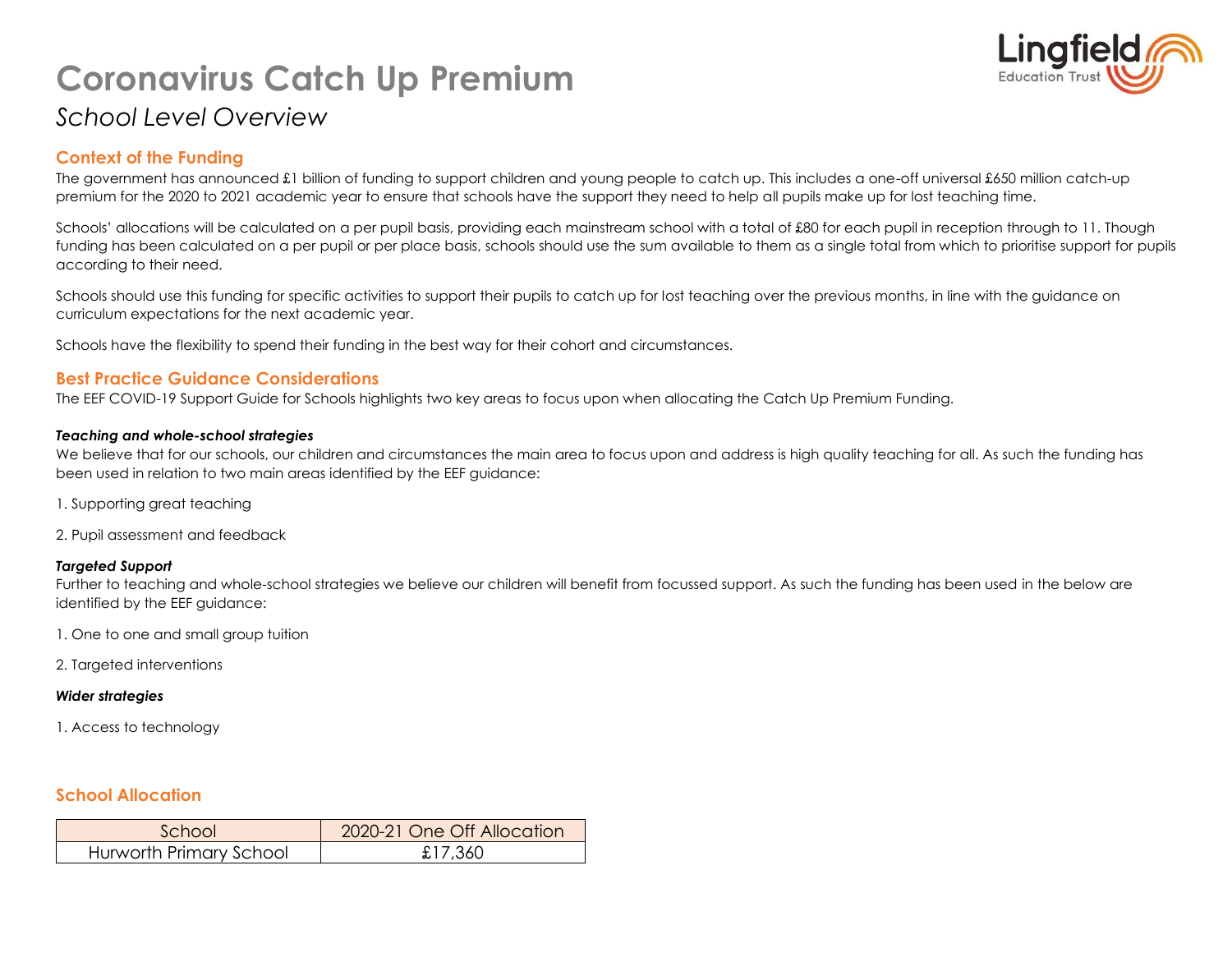## **Planned Expenditure**

| <b>Focus 1   Teaching and Whole School Strategies</b><br><b>Budget Allocation: £9000</b>                                                                                                          |                                                                                                                                                                                                                                                                                                                                                    |                                                                                                                                                                                           |
|---------------------------------------------------------------------------------------------------------------------------------------------------------------------------------------------------|----------------------------------------------------------------------------------------------------------------------------------------------------------------------------------------------------------------------------------------------------------------------------------------------------------------------------------------------------|-------------------------------------------------------------------------------------------------------------------------------------------------------------------------------------------|
| <b>Desired Outcome</b>                                                                                                                                                                            | Chosen Approach                                                                                                                                                                                                                                                                                                                                    | How the effect of this expenditure on the<br>educational attainment of those pupils at<br>the school will be assessed                                                                     |
| Remove technology barriers to ensure<br>equity amongst all our children                                                                                                                           | Purchase 20 laptops (with protective<br>covers) with the view to loaning out to<br>families should their child go into isolation<br>or we are put into a National lockdown.                                                                                                                                                                        | The number of children accessing our<br>remote offer will increase.<br>By accessing learning remotely, children<br>will be able to keep up with their peers<br>and thereby diminish gaps. |
|                                                                                                                                                                                                   | Purchase dongles to support learners at<br>home to combat Wi-Fi issues.                                                                                                                                                                                                                                                                            | Increase in the number of children able to<br>access remote learning.<br>Children can continue learning alongside<br>their peers and diminish any gaps                                    |
| Ensure that all children have access to the<br>learning resources used in school whether<br>they are in school, isolating<br>(individually/bubble closure) or learning at<br>home due to lockdown | Purchase online resources (see below) so<br>that learning can continue remotely:<br>Maths Shed<br><b>Bug Club</b><br>Purchase additional books:<br>Foundation and Key Stage 1 books are<br>supplemented to ensure capacity to<br>support those in school and working<br>remotely<br>Children in Key stage 2 have access to<br>their own class book | Children working at home and school<br>have access to the same resources so<br>learning can continue equally.<br>Pupil attainment and progress will show<br>little disparity              |

| <b>Focus 2   Targeted Support</b>        | Budget Allocation: £8360                  |                                           |
|------------------------------------------|-------------------------------------------|-------------------------------------------|
| <b>Desired Outcome</b>                   | Chosen Approach                           | How the effect of this expenditure on the |
|                                          |                                           | educational attainment of those pupils at |
|                                          |                                           | the school will be assessed               |
| Ensure that those children in need of    | School counsellor increased hours to meet | No exclusions                             |
| support for their emotional and social   | with targeted children                    | Improvement in attendance and             |
| wellbeing receive individual counselling |                                           | behaviour                                 |